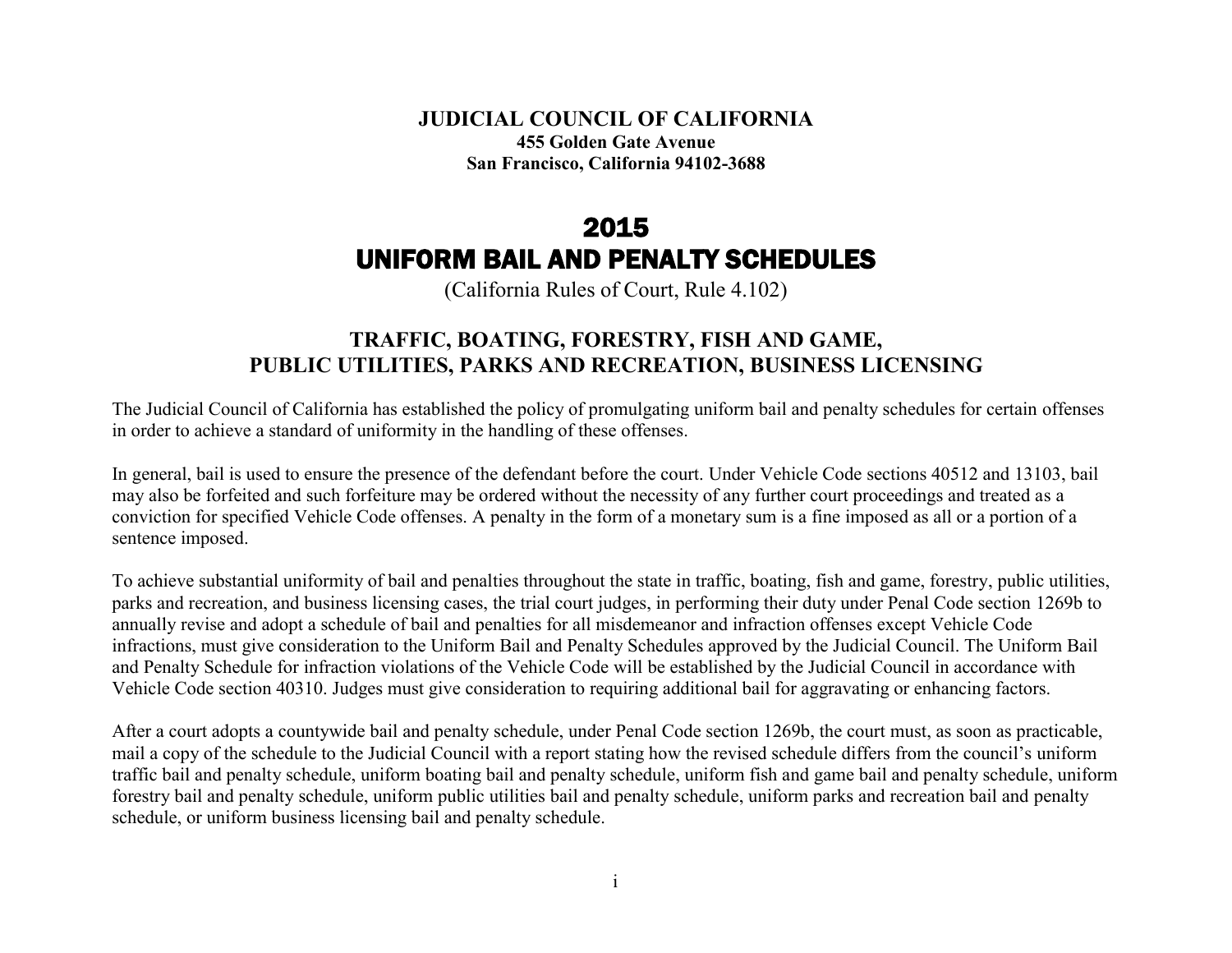The purpose of this uniform bail and penalty schedule is to:

- 1. Show the standard amount for bail, which for Vehicle Code offenses may also be the amount utilized for a bail forfeiture instead of further proceedings; and
- 2. Serve as a guideline for the imposition of a fine as all or a portion of the penalty for a first conviction of a listed offense where a fine is used as all or a portion of the penalty for such offense. The amounts shown for the misdemeanors on the boating, fish and game, forestry, public utilities, parks and recreation, and business licensing bail and penalty schedules have been set with this dual purpose in mind.

Unless otherwise shown, the maximum penalties for the listed offenses are six months in the county jail or a fine of \$1,000, or both. The penalty amounts are intended to be used to provide standard fine amounts for a first offense conviction of a violation shown where a fine is used as all or a portion of the sentence imposed.

The bail amounts in the Uniform Bail and Penalty Schedules are calculated by using the maximum county and emergency medical services penalty amount authorized by Government Code sections 76000 and 76000.5. When a court adopts a countywide bail schedule under Penal Code section 1269b for infraction offenses, the local schedule should be adjusted to reflect the specific penalty assessments that apply to a particular county under Government Code sections 76000 and 76000.5. If a court does not have night or weekend sessions for traffic cases, the countywide bail schedule should omit the \$1 fee under Vehicle Code section 42006. The Safety Enhancement – Double Fine Zone schedule applies only to specific counties as expressly authorized by statute.

Note: Courts may obtain copies of the Uniform Bail and Penalty Schedules by contacting

Judicial Council of California Criminal Justice Services 455 Golden Gate Avenue San Francisco, California 94102-3688 Ph: 415-865-7611

*www.courts.ca.gov/7532.htm*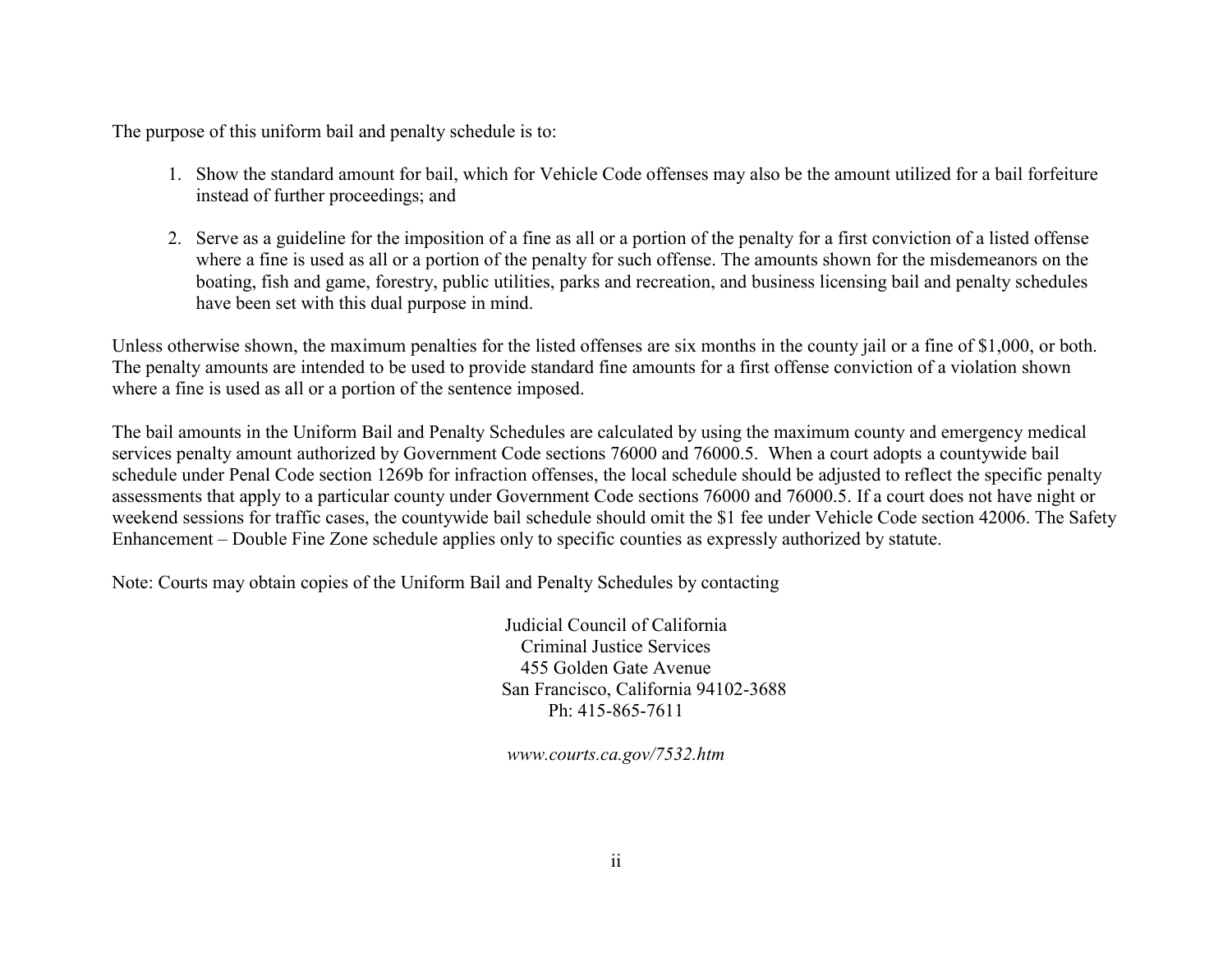## PREFACE

## I. Section and Offense

- A. Historically, only those offenses most often filed in municipal courts were included in the Uniform Bail and Penalty Schedules. Penal Code section 1269b and Vehicle Code section 40310 require the Judicial Council to establish a schedule for infractions of the Vehicle Code. The Judicial Council approved the first Traffic Infraction Bail and Penalty Schedule in November 1992.
- B. The letter "M" designates a misdemeanor: a crime punishable, at the discretion of the court, by imprisonment in a county jail for a period of no longer than 6 months or by a fine not exceeding \$1,000 or by both (Penal Code section 19).
- C. The letter "I" designates an infraction: a violation of a law not punishable by imprisonment but by a fine generally not exceeding \$100 for violations of the Vehicle Code (Vehicle Code section 42001) or \$250 for violations of other codes (Penal Code section 19.8(b) (Sen. Bill 1461; Stats. 2014, ch. 54).

## II. Base Bail

The "Base Bail" indicated is the amount from which the "additional penalties" required by Penal Code section 1464; Government Code sections 70372, 76000, 76104.6, and 76104.7; the surcharge required by Penal Code section 1465.7; and the penalty authorized by Government Code section 76000.5 are calculated.

## III. Additional Penalties and Surcharge

- A. An "additional penalty" of between \$22 and \$27 (\$10 state penalty required by Penal Code section 1464; state court construction penalty of \$5 required by Government Code section 70372(a); a county and state DNA Identification Fund penalty of \$5 required by Government Code sections 76104.6 and 76104.7 (amended effective June 27, 2012); and a county penalty of up to \$7 required by Government Code section 76000(e)) shall be levied upon every \$10, or part of \$10, of every fine, penalty, or forfeiture imposed and collected by the courts for criminal offenses. The "additional penalty" may increase by \$2 for every \$10, or part of \$10, of the base fine if the county board of supervisors elects to levy an emergency medical services (EMS) penalty assessment under Government Code section 76000.5.
- B. Government Code section 70372(a) requires imposition of a state court construction penalty on every fine, penalty, or forfeiture collected by the courts for criminal offenses, including, but not limited to, all offenses, except parking offenses, as defined in Penal Code section 1463, involving violations of the Fish and Game Code and Vehicle Code or local ordinances adopted pursuant to the Vehicle Code. Section 70372 specifies a state court construction penalty of \$5 for every \$10, or part of \$10, of the criminal fine, penalty, or forfeiture.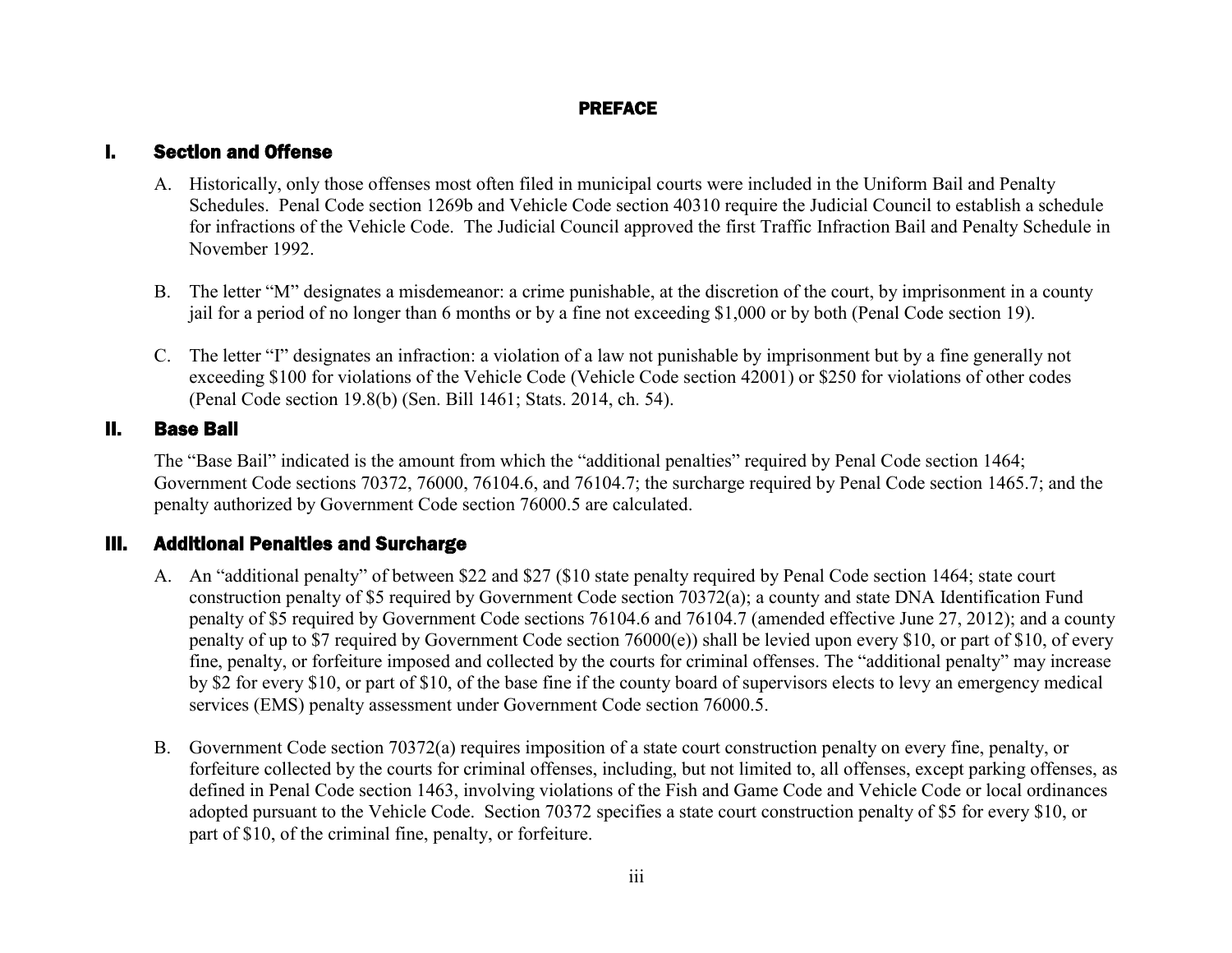- C. Penal Code section 1464(b) provides that in the case of multiple offenses, the amount of "additional penalties" is to be determined by the total base bail or fine for all the offenses cited, and if the fine or base bail is suspended in whole or part, the "additional penalties" shall be reduced in proportion to the amount of suspension.
- D. Penal Code section 1465.7(a) requires imposition on criminal offenses of a state surcharge equal to 20 percent of the base fine used to calculate the state penalty assessment as specified in Penal Code section 1464(a). Penal Code section 1465.7(b) requires that the surcharge be imposed in addition to the state penalty assessment pursuant to Penal Code section 1464 and not be included in the base fine used to calculate the state penalty assessment as specified in section 1464. For the limited purpose of calculating the fee to attend traffic violator school under Vehicle Code section 42007, Penal Code section 1465.7(g) provides that the surcharge is excluded from the "Total Bail" amount used to determine the fee but is collected and distributed according to section 1465.7. The surcharge is part of the "Total Bail" in other circumstances, such as when a defendant requests a trial by written declaration or when a court permits payment of the "Total Bail" in installments.
- E. In counties with bonded indebtedness for court facilities, the count penalty assessment amount under Government Code section 76000(e) is \$7 for every \$10 or part of \$10 of the base fine. In counties without bonded indebtedness for court facilities, if the county penalty assessment amount listed in Government Code section 76000(e) is less than \$7, the penalty for every \$10, or part of \$10, of the base fine is equal to the amount listed in Government Code section 76000(e) plus the amount obtained from multiplying the difference between \$7 and the amount listed in Government Code section 76000(e) by the ratio of the square footage of court facilities transferred from the county to the state to the total court facility square footage in the county.
- F. Under Government Code section 76000.10(c)(1), a penalty of \$4 for emergency medical air transportation (EMAT) services is imposed for every conviction of a violation of the Vehicle Code, or a local ordinance adopted under the Vehicle Code, committed on or after January 1, 2011.

## IV. Total Bail

- A. Effective January 1, 1989, the Judicial Council adopted a "Total Bail" concept in an effort to obtain statewide consistency in the "bail" policies of the courts. The indicated "Total Bail" is for the first offense, and it must be followed to the extent required by Penal Code section 1269b.
- B. Except as otherwise required by statute, under Penal Code sections 1203, 1203.1, and 1203b trial courts have discretion to suspend the minimum sentence, including fines and penalties. For traffic cases, Vehicle Code section 42003 permits a judge or referee to consider a defendant's ability to pay.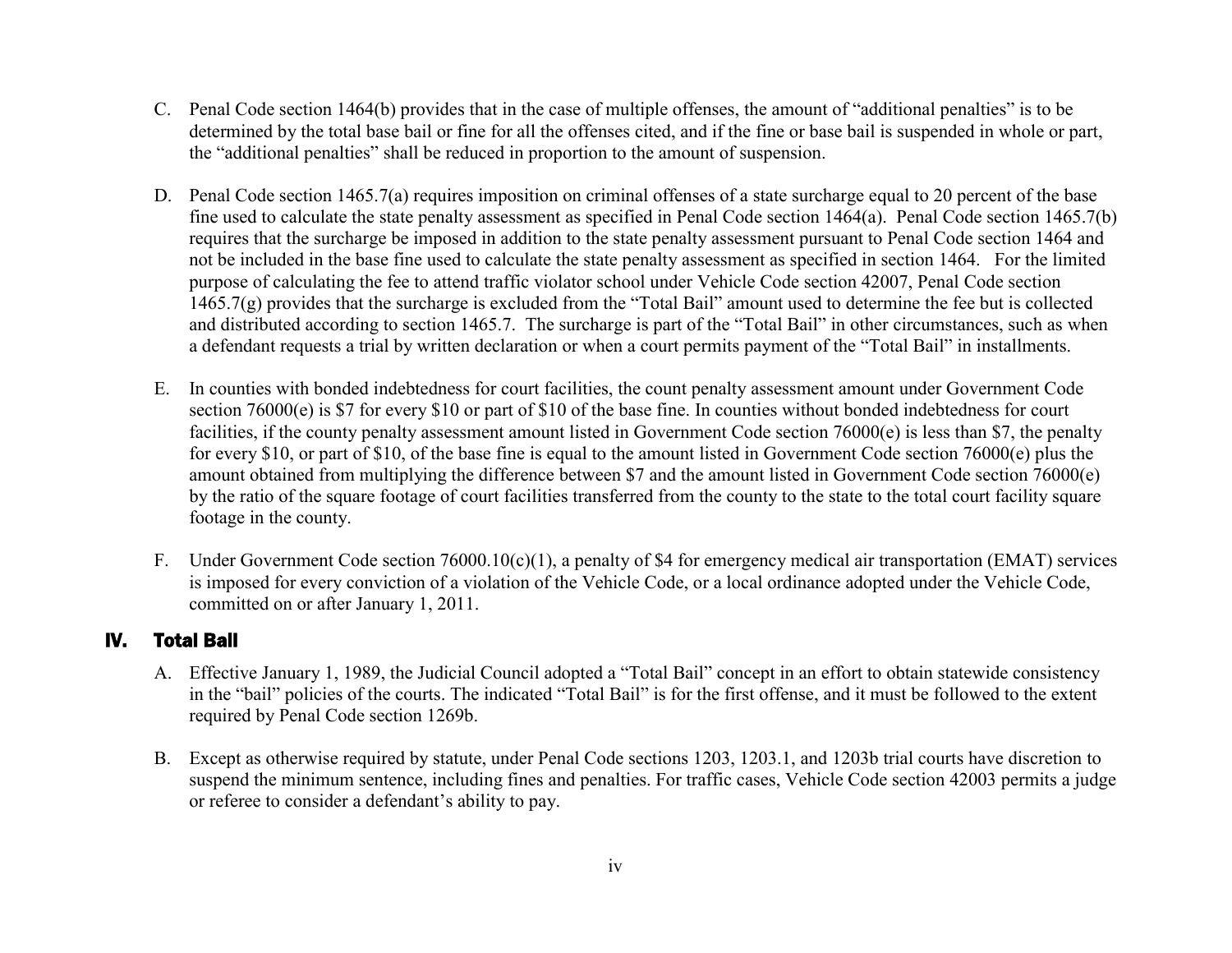Vehicle Code section 42007 permits a judicial officer to reduce the fee to attend traffic violator school upon a showing that the defendant is unable to pay the full amount. Vehicle Code sections 42003 and 40510.5 permit installment payments of judgments in traffic cases, and Vehicle Code section 42007 permits installment payments of the fee to attend traffic violator school.

C. Except for the following exceptions, counties must adhere to the Judicial Council's Traffic Infraction Bail and Penalty Schedule for infraction violations of the Vehicle Code (Penal Code section 1269b and Vehicle Code section 40310).

Penal Code section 1463.28 provides that 30 counties may exceed the "Total Bail" amounts of the Traffic Infraction Bail and Penalty Schedule. Those counties are

| 1. Alpine       | 11. Lassen      | 21. San Joaquin |
|-----------------|-----------------|-----------------|
| 2. Amador       | 12. Los Angeles | 22. Santa Clara |
| 3. Butte        | 13. Madera      | 23. Sierra      |
| 4. Calaveras    | 14. Mariposa    | 24. Stanislaus  |
| 5. Contra Costa | 15. Mendocino   | 25. Sutter      |
| 6. Del Norte    | 16. Modoc       | 26. Trinity     |
| 7. Fresno       | 17. Mono        | 27. Tulare      |
| 8. Humboldt     | 18. Plumas      | 28. Tuolumne    |
| 9. Kings        | 19. San Benito  | 29. Yolo        |
| 10. Lake        | 20. San Diego   | 30. Yuba        |

Additional exceptions result from two pieces of legislation that became operative on January 1, 1994:

- 1. Vehicle Code section 42001 allows universities and state colleges to set a fine schedule for bicycle violations occurring in their jurisdictions that would supersede the Judicial Council penalty schedule.
- 2. Vehicle Code section 42009 requires that for any specified offense committed within a highway construction or maintenance area during hours when work is being performed, the fine shall be double in the case of misdemeanors and in the case of infractions shall be one category higher than otherwise provided in the Traffic Infraction Fixed Penalty Schedule. An appendix with the specified offenses listed and the enhanced amounts follows the Traffic portion of the bail and penalty schedules, starting on page 102.
- 3. Streets and Highways Code section 97 provides for increased fines for a safety enhancement–double fine zone on the segment of Route 12 between the Route 80 junction in Solano County and the Route 5 junction in San Joaquin County.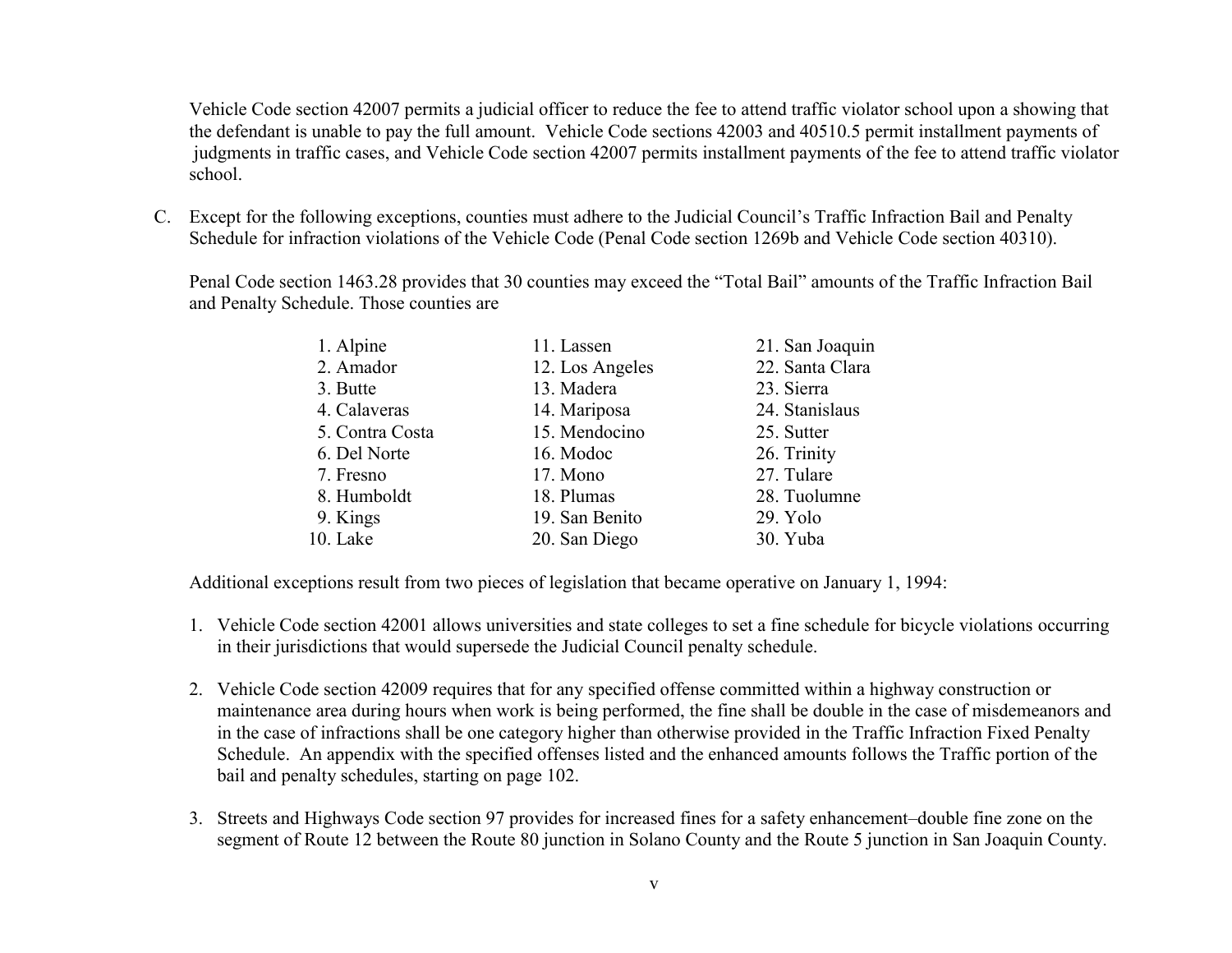Streets and Highways Code section 97.4 provides for increased fines for a safety enhancement–double fine zone on Vasco Road, between the State Highway Route 580 junction in Alameda County and the Walnut Boulevard intersection in Contra Costa County upon approval of resolutions of the Alameda County and Contra Costa County boards of supervisors. (Assem. Bill 348; Stats. 2011, ch. 290.) Under section 97, the base fine for any specified offense committed in the safety enhancement–double fine zone shall be double in the case of misdemeanors and in the case of infractions shall be one category higher than otherwise provided in the Uniform Bail and Penalty Schedules. Any additional penalty, forfeiture, or assessment imposed by any other statute shall be based on the amount of the base fine before enhancement or doubling and shall not be based on the amount of the enhanced fine.

The "Categories" indicated in the Traffic Infraction Bail and Penalty Schedule under Vehicle Code sections 40310, 42009(a), and 42010 will be shown as "1a" and "1b," "2a" and "2b," "3a" and "3b," and "4a" and "4b," with the "b" subcategory referring to the violation when it is committed in a highway construction zone or safety enhancement– double fine zone.

- D. The "Total Bail" amounts within the Uniform Boating, Forestry, Fish and Game, Public Utilities, Parks and Recreation, and Business Licensing Bail Schedules are suggested amounts, and their adoption by courts is not compulsory.
- E. The "Total Bail" amount indicated includes the base bail and those "additional penalties" required by Penal Code section 1464 and Government Code sections 70372, 76000, 76104.6, and 76104.7 and the 20 percent surcharge on the base bail required by Penal Code section 1465.7, except as provided in Vehicle Code section 42007. When authorized by the county board of supervisors, the "Total Bail" for a countywide bail schedule adopted under Penal Code section 1269b may also include an additional \$2 penalty under Government Code section 76000.5 for every \$10, or part of \$10, of the base fine. Assessments adopted by a court—such as under Vehicle Code section 40508.6—shall be collected in addition to the "Total Bail." The court operations assessment imposed per convicted offense under Penal Code section 1465.8; assessment for night court under Vehicle Code section 42006; traffic assistance program (TAP) fee under Vehicle Code section 11205.2; and criminal conviction assessment under Government Code section 70373 are collected as part of the "Total Bail," but are not subject to the special distribution for the "Total Bail" in traffic violator school cases under Vehicle Code section 42007. For every conviction of a violation of the Vehicle Code, or ordinance adopted under the Vehicle Code, committed on or after January 1, 2011, a \$4 EMAT penalty is imposed under Government Code section 76000.10(c)(1) as part of the "Total Bail." Effective January 1, 2014, Penal Code section 1202.4(b)(1) requires a minimum \$150 restitution fine as an assessment in addition to the "Total Bail" in every case where there is a misdemeanor conviction. Other mandatory assessments may also be applicable, especially in DUI cases.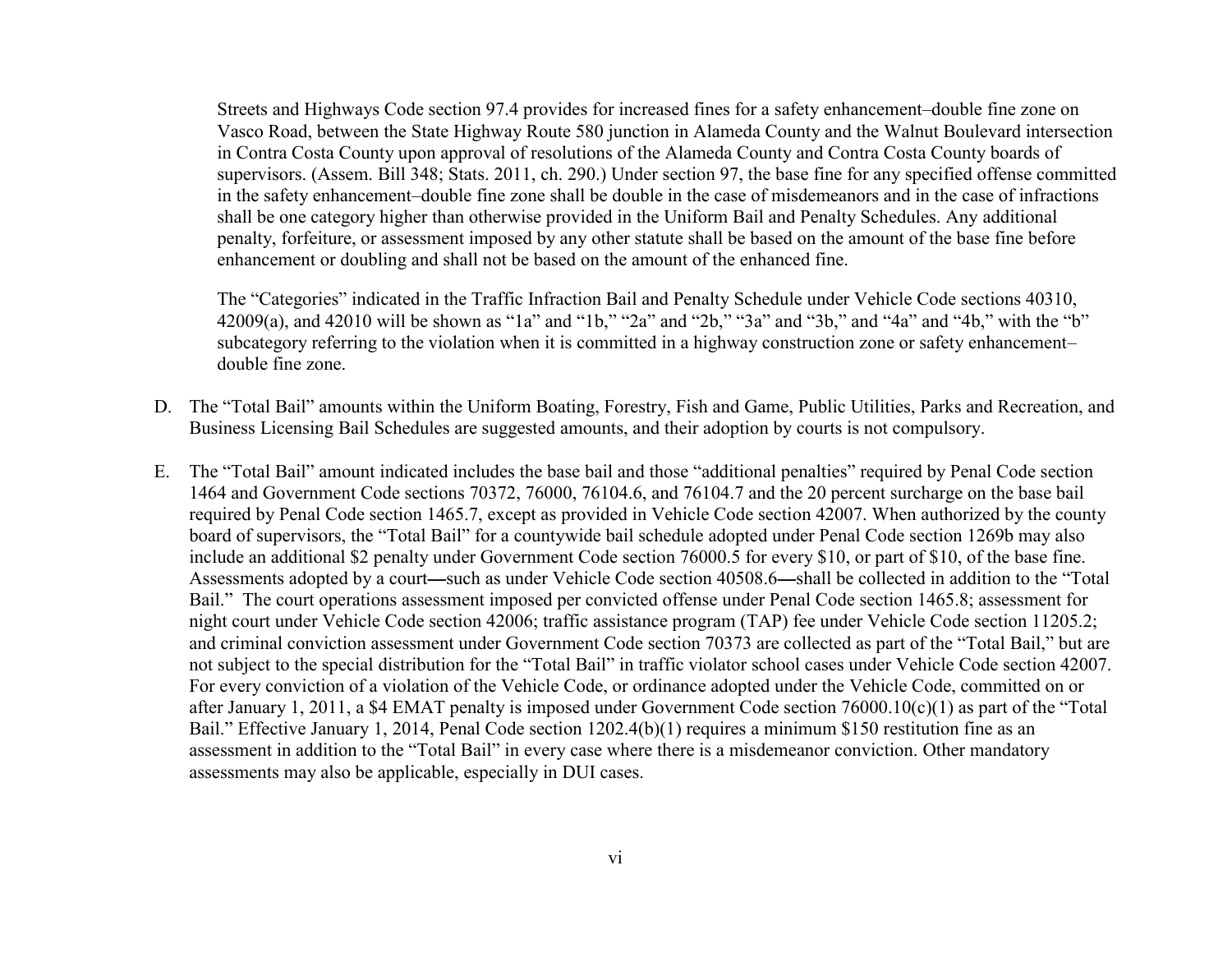Fish and Game Code section 12021 authorized a \$15 penalty to be collected in addition to the fine and penalties normally collected for violations of the Fish and Game Code, to be deposited in the Fish and Game Preservation Fund and disbursed as specified. The \$15 additional penalty does not apply to violations punishable pursuant to Fish and Game Code section 12002.1(b) or 12002.2(b) or to any regulation relating to the wearing or display of a fishing license.

- F. "Total Bail" shall not exceed statutory limits. Vehicle Code section 40310 specifies that the "fine" amount of the total bail shall not exceed the limitations specified by Vehicle Code sections 42001 and 42001.5.
- G. In cases where a court appearance is required by a court, the amounts set forth in the Uniform Bail and Penalty Schedules do not necessarily indicate the appropriate total penalties; rather, they ensure that, in most cases, when bail is posted, sufficient funds will be available to meet the defendant's obligations. Upon conviction, however, "additional penalties" are added to any fine. It is incumbent upon the judge who hears each case to determine the proper total penalty (fine and "additional penalties") based on the particular facts presented.

With the exception of juveniles under age 18, there shall be no mandatory court appearance for any infraction of the California Vehicle Code punishable by fine only. A court may require a mandatory appearance for an infraction violation of the Vehicle Code when a statutory driver's license restriction, suspension, or revocation is authorized; community service or proof of payment or correction is mandatory; or a violation requires specific action under the Vehicle Code in addition to a fine. This paragraph does not apply to violations of local ordinances based on Vehicle Code sections.

H. The "Total Bail" for an offense *not specifically listed* in the Uniform Traffic Infraction Bail and Penalty Schedule is the amount set for the general category of that offense unless a California code or regulation specifies otherwise. The court operations assessment and criminal conviction assessment are collected in addition to the "Total Bail." The suggested minimum "Total Bail" for an offense *not specifically listed* in the Uniform Traffic Misdemeanor Bail and Penalty Schedule, unless a California code or regulation specifies otherwise, is

|                                  |  |       | Base + Additional Penalties $\&$ Surcharge + Fees |  |                  | $=$ Total Bail*/Fees (*See sections II–IV) |  |
|----------------------------------|--|-------|---------------------------------------------------|--|------------------|--------------------------------------------|--|
| Misdemeanor $$75 +$              |  | \$251 |                                                   |  | $+$ \$70 = \$396 |                                            |  |
| Infraction $\frac{1}{2}$ \$ 35 + |  | \$127 |                                                   |  | $+$ \$75 = \$237 |                                            |  |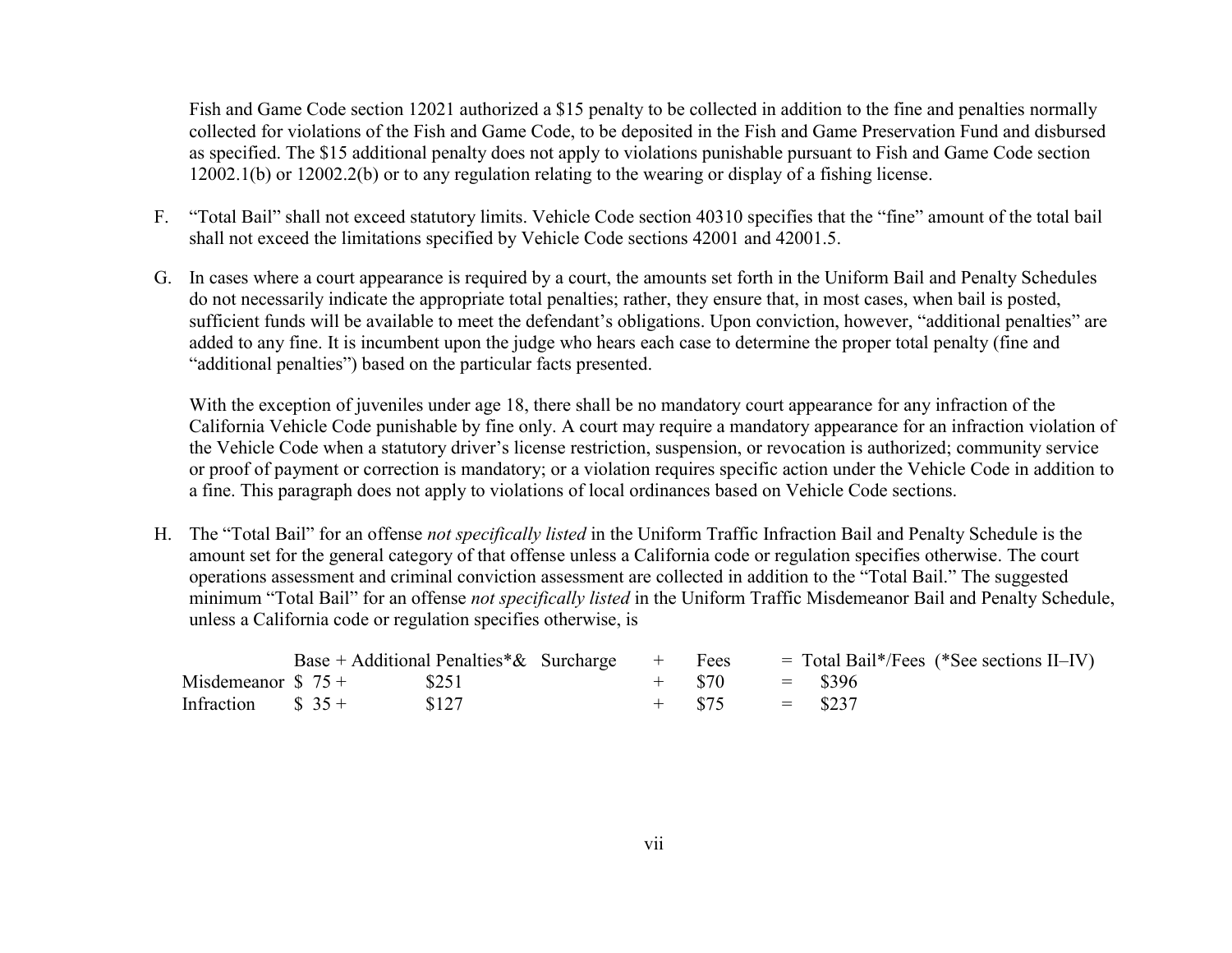The suggested minimum "Total Bail" for an offense *not specifically listed* in the Uniform Public Utilities Bail and Penalty Schedule, unless a California code or regulation specifies otherwise, is

Misdemeanor \$185 + \$588 + \$70 = \$839

The suggested minimum "Total Bail" for an offense *not specifically listed* in the Uniform Boating, Business Licensing, Fish and Game, Forestry, or Parks and Recreation Bail and Penalty Schedules, unless a California code or regulation specifies otherwise, is

| Misdemeanor $$100 +$             |  | \$310 |  | $=$       | \$480 |
|----------------------------------|--|-------|--|-----------|-------|
| Infraction $\frac{1}{2}$ \$ 35 + |  | \$123 |  | $=$ \$233 |       |

#### V. Bail Categories

Assembly Bill 1344 (Stats. 1992, ch. 696), effective September 15, 1992, amended Vehicle Code section 40310 to classify Vehicle Code offenses into four or fewer penalty categories, according to the severity of the offenses. The Judicial Council has approved the following categories of bail/fine after considering suggestions from its Traffic Advisory Committee and the recommendations made by the National Center for State Courts:

|            |                                                                                                          | Base Additional | Sur-<br>Fine + Penalties* & charge + Fees = | Total (*See secs. II–IV)<br>Bail* /Fees |       |  |
|------------|----------------------------------------------------------------------------------------------------------|-----------------|---------------------------------------------|-----------------------------------------|-------|--|
| Category 1 | Bicyclist, motorized scooter, pedestrian,<br>pocket bike, vehicle registration<br>and equipment offenses | $$25+$          | \$96                                        | $+ $75 =$                               | \$196 |  |
| Category 2 | Driver's license, operation of vehicle,<br>and size and load offenses                                    | $\$35+$         | \$127                                       | $+$ \$75 =                              | \$237 |  |
| Category 3 | Substance abuse infractions, VC 2818,<br>VC 20004, VC 21706.5, and VC 27375                              | $$70+$          | \$221                                       | $+$ \$75 =                              | \$366 |  |
|            | $\sim$ $\sim$ $1111$ $11$ $1100$                                                                         |                 |                                             |                                         |       |  |

Category 4 Miscellaneous offenses for which the penalties or the fee for dismissal with proof of correction are specifically set by the Vehicle Code, speeding offenses (refer to Speed Chart), and infractions pursuant to PC 19.8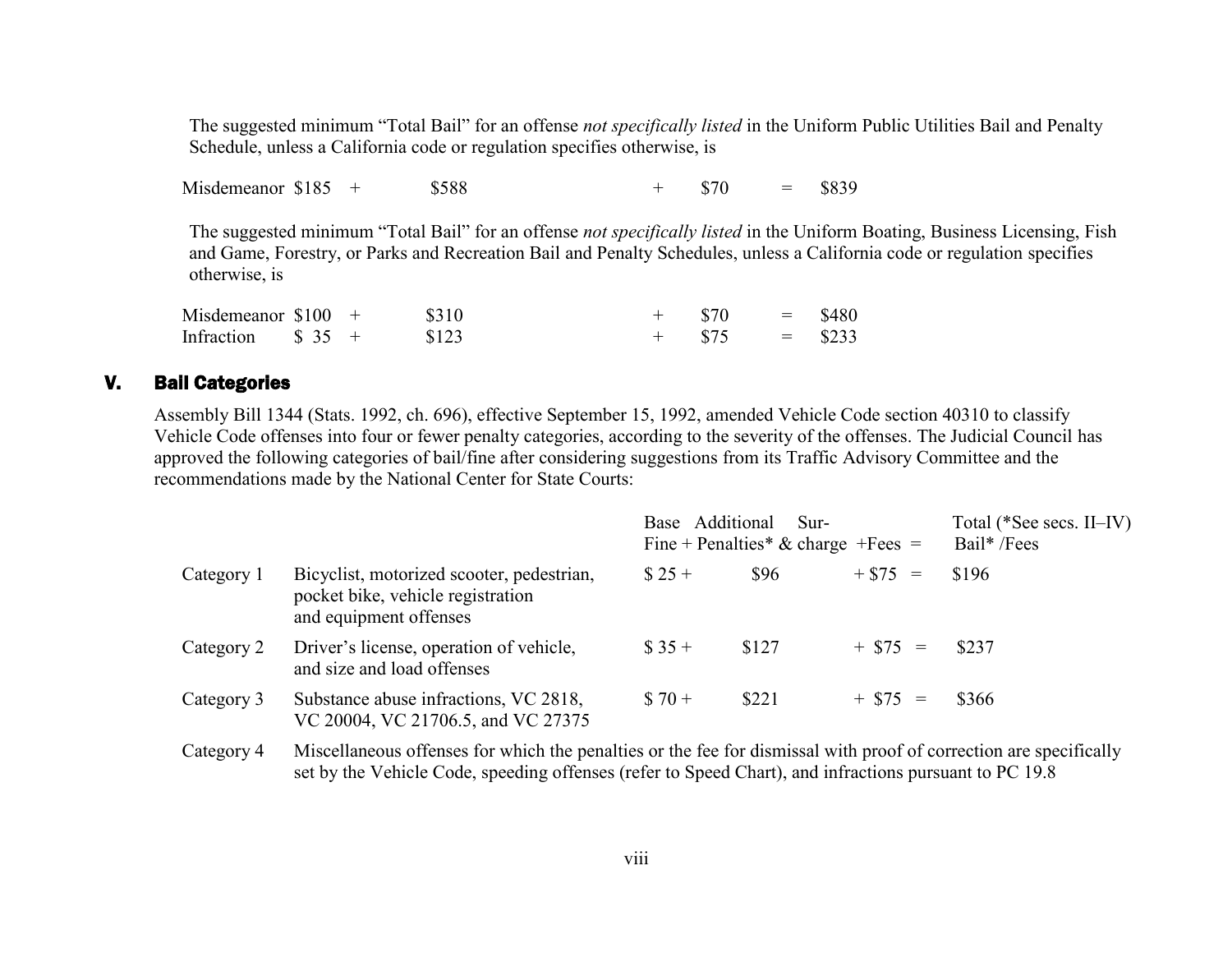If a citation does not indicate that an offense is eligible for correction under Vehicle Code 40522, a court may presume that the offense is cited as noncorrectable. (See also California Highway Patrol v. Superior Court (2008) 158 Cal.App.4th 726, 740.) Vehicle Code section 14610.5(a) may be charged as either an infraction or a misdemeanor (Vehicle Code section 14610.5(b)). Penal Code section 19.8 lists the following offenses that are an infraction with a fine of up to \$250: Vehicle Code sections 5201.1, 12500(a), 14601.1, 23109(c), 27150.1, 40508, and 42005. If one of these offenses is charged as an infraction, the appropriate penalty is listed in the Traffic Infraction Bail and Penalty Schedule. If the offense is charged as a misdemeanor, the recommended penalty is listed in the Traffic Misdemeanor Bail and Penalty Schedule.

## VI. Point Count

Vehicle Code sections 12810, 12810.2, 12810.3, and 12810.4 determine the amount of point count. The Department of Motor Vehicles establishes conviction point count based on statutory guidance and definition. Vehicle Code section 12810.5 defines a "negligent operator" based on point count. The Department of Motor Vehicles may take an administrative sanction against a person's driving privilege based on "points" (Vehicle Code section 12810.5).

#### VII. Prior Convictions

A. The base fine for one Vehicle Code moving violation that is assessed "points" on a current arrest or citation shall be enhanced by \$10 for each "prior" conviction within 36 months of the new alleged offense. For calculating the enhancement, both the current and "prior" offense must be a moving violation for which a "point" has been assigned per Vehicle Code section 12810 or 12810.2. A confidential conviction after completion of traffic violator school is not assigned a point or counted as a prior offense for purposes of enhancing the fine of a subsequent offense. Regardless of the number of moving violation convictions on a citation, only one "prior" per citation shall be counted in determining the enhancement on the current offense.

While Vehicle Code section 42001 references maximum fines within a one-year time frame, the Judicial Council has interpreted section 42001 to not preclude a court from considering "prior" convictions for a longer period of time. The period of 36 months was adopted by the Judicial Council (effective January 1, 1989) to correspond to and reinforce Vehicle Code sections 12810 and 12810.5. These sections define the "point system" used by the Department of Motor Vehicles as prima facie evidence of the negligent operation of a motor vehicle.

Vehicle Code sections 15306 and 15308 specify penalties for commercial drivers in terms of subsequent offenses occurring within three years.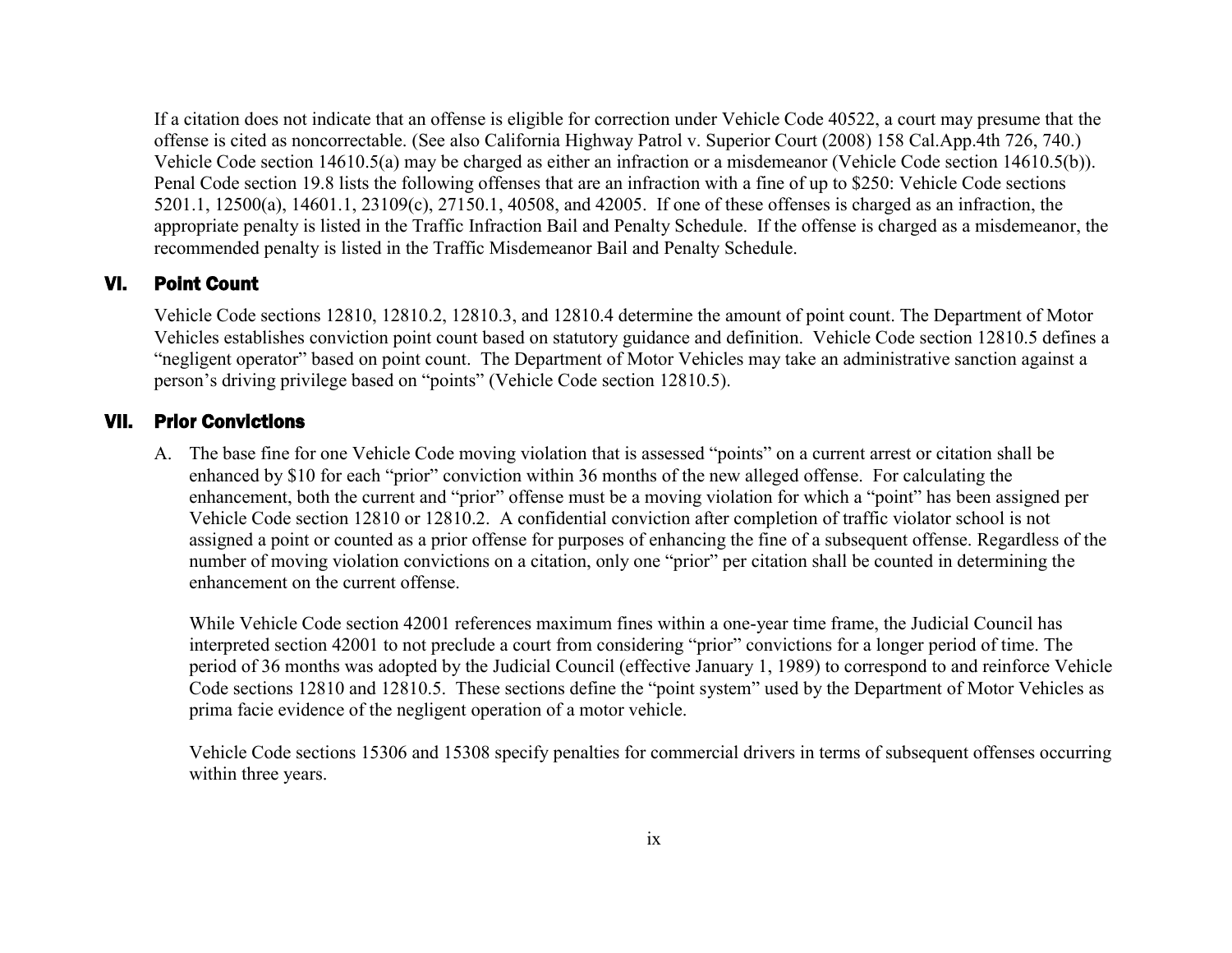- B. In the case of an owner responsibility citation, the "prior" must relate to the particular vehicle for which the new offense is charged.
- C. Vehicle Code section 42004 provides that the court, in determining a penalty to be imposed pursuant to the Vehicle Code, may use a written report from the Department of Motor Vehicles that contains information showing prior convictions.
- D. With the exception of parking, pedestrian, and bicycle offenses on a current citation, Vehicle Code section 40508.6 authorizes courts to establish an administrative assessment, not to exceed \$10, for the purpose of recording and maintaining a record of a defendant's prior convictions, that is payable at the time of payment of a fine or when bail is forfeited for any subsequent violation.

## VIII. Traffic Violator School

- A. Vehicle Code section 42007 provides that
	- 1. The court shall collect a fee from every person ordered or permitted to attend traffic violator school in an amount equal to the total bail set forth for the eligible offense in the uniform countywide bail schedule;
	- 2. Where multiple offenses are charged on a single notice to appear, the "total bail" amount collected is the amount applicable to the greater of the eligible offenses; and
	- 3. The court may set a lesser fee upon a showing that the defendant is unable to pay the full amount.
- B. Vehicle Code section 40512.6 provides that the fee may be converted to bail and forfeited if the defendant fails to submit proof of school completion within the time ordered by the court.
- C. Vehicle Code section 42007.1(a) provides that a \$49 fee, a fee for monitoring traffic violator schools, and a TAP fee under Vehicle Code section 11205.2(c) are to be added to the "total bail" of the offense eligible for traffic violator school.
- D. Vehicle Code section 42005 prohibits drivers of commercial vehicles from eligibility for traffic violator school. Drivers with a Class A, Class B, or commercial Class C driver's license may attend traffic violator school to avoid points for traffic violations in a vehicle that requires only a class M or noncommercial class C license. Vehicle Code section 42005(d) excludes violations of Vehicle Code sections 20001, 20002, 23103, 23104, 23105, 23140, 23152, 23153, or 23103, as specified in section 23103.5, from eligibility for traffic violator school for pretrial diversion, a confidential conviction, or to avoid points.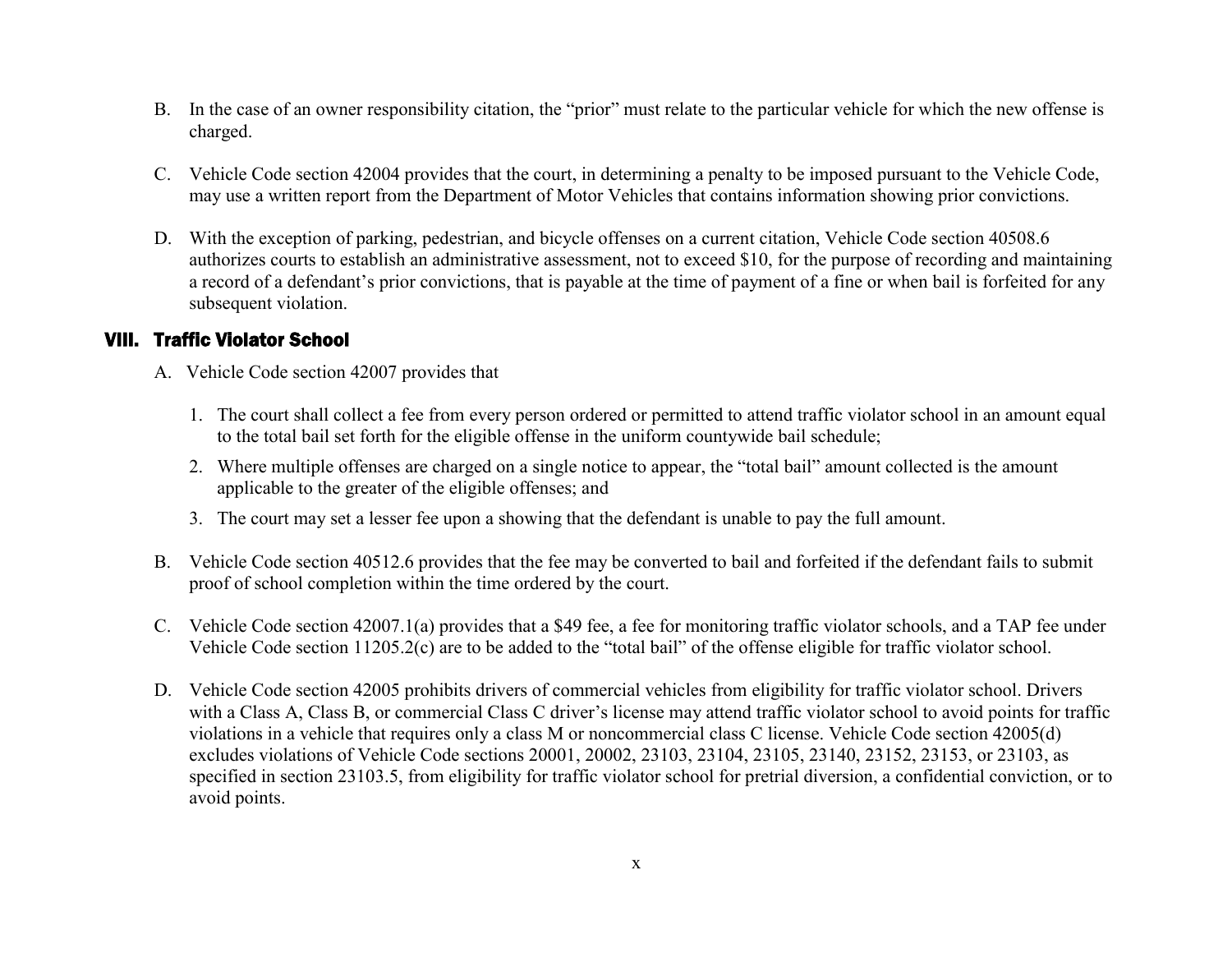#### **Sample Calculation of Bail, Traffic Violator School Fee, and Court Operations Assessment for Multiple Offenses**

- 1. Violation of Vehicle Code sections 21453(b), 27360.5(a), 24252(a), and 26707.
- 2. No prior convictions are charged.
- 3. "Additional penalties" of between \$22 and \$29 as set out in section III for every \$10 of base fine or part thereof, plus the surcharge on the base fine, and the \$4 EMAT penalty assessment per offense:

| "Total Bail" Without Traffic School or Proof |        |       | Traffic Violator School and Correction Total With Proof |     |                   |
|----------------------------------------------|--------|-------|---------------------------------------------------------|-----|-------------------|
| VC 21453(b)                                  | $=$ \$ | 35    | (VC 21453(b))                                           |     | $\left( 0\right)$ |
| VC 27360.5(a)                                | $=$ S  | 100   | (VC 27360.5(a))                                         |     | 490)              |
| VC 24252(a), VC 26707                        | $=$ \$ | 50    | TVS fee                                                 |     | 49                |
| Total base fine                              | $=$ \$ | 185   | TVS/DMV admin. fee                                      |     |                   |
| Penalties and surcharge                      | $=$ \$ | 604   | Correction fee $(2 \times $25)$                         |     | 50                |
| <b>TOTAL BAIL</b>                            | $=$ \$ | 789   | Court operations $(1 \times $40)$                       |     | 40                |
| Court operations                             | $=$ \$ | 160   | (TAP fee; VC 11205.2)                                   | (\$ |                   |
| Conviction assessment                        | $=$ \$ | 140   | Conviction assessment                                   |     | 35                |
| TOTAL                                        |        | 1,089 | TOTAL                                                   |     | 667               |

- 4. If the defendant is ordered to attend traffic violator school under VC 41501 for VC 21453(b) and VC 27360.5(a), per VC 42007 the defendant is charged for the greater/more severe of the qualifying offenses: VC 27360.5(a) @ \$490 plus the \$49 and \$3 DMV TVS fee per VC 42007.1 (total of \$542).
- 5. The charges of VC 21453(b) and VC 27360.5(a) are continued under VC 41501. The charges of VC 24252(a) and VC 26707 are continued pending proof of correction, required under VC 40522 for dismissal.
- 6. The defendant presents to the court timely evidence that he or she has completed traffic violator school. The VC 21453(b) and VC 27360.5(a) violations are reported under VC 41501. If the defendant submits to the court timely evidence under VC 40616 that the violations of VC 24252(a) and VC 26707 have been corrected, the VC 24252(a) and VC 26707 violations are dismissed under VC 40522, and a \$50 "transaction fee" is charged under VC 40611. A court operations assessment of \$40 is collected and distributed as required by Penal Code section 1465.8 for reporting of VC 21453(b) for completion of traffic violator school and a criminal conviction assessment of \$35 is collected under Government Code section 70373 for VC 21453(b).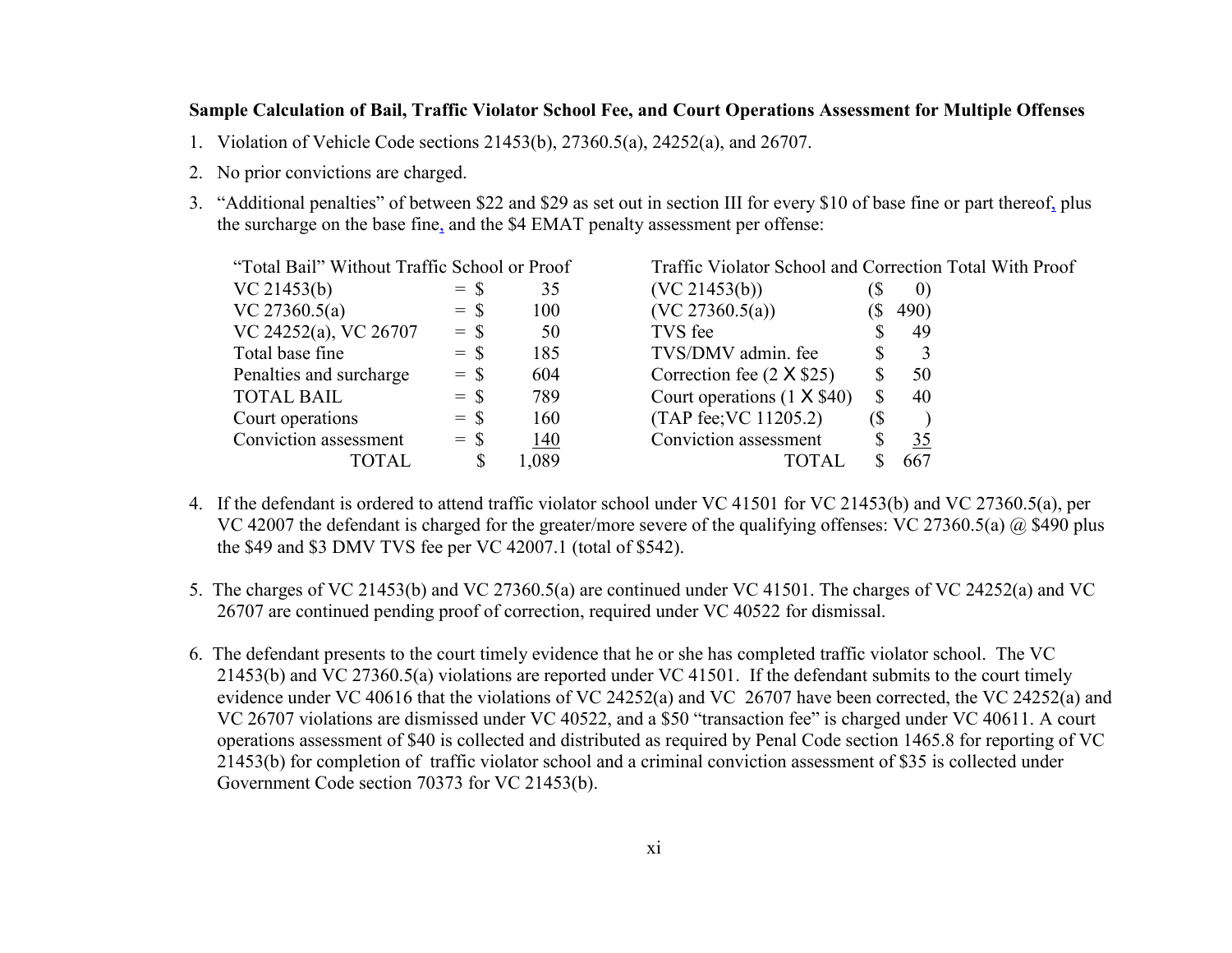7. The case is closed, with the court collecting  $$667 ($490 + $49 + 3+ $50 + $40 + $35)$  plus any fee under VC 11205.2 and deduction of \$1 if the court does not impose a night or weekend court assessment under VC 42006.

## IX. Late Charge

Vehicle Code section 40310 requires the imposition of a late charge of 50 percent on any traffic penalties not paid within 20 days.

The 20 days shall be counted from the mailing of a notice that the penalty has been assessed. The initial penalty consists of the base fine; a fine enhancement for prior convictions (if any); the state, county, and court facility construction additional penalties; the \$4 emergency medical air transportation penalty; and the emergency medical services penalty, if authorized (Penal Code section 1464 and Government Code sections 70372, 76000, 76000.5, 76000.10(c)(1), 76104.6, and 76104.7).

#### **Sample Calculation of Late Penalty**

|    | Base fine                                                                 | \$     | 25     |
|----|---------------------------------------------------------------------------|--------|--------|
| 2. | Enhancement for one prior conviction                                      | $^{+}$ | 10     |
|    | Enhanced base fine                                                        | \$     | 35     |
| 3. | Additional penalties (PC 1464 and GC 70372, 76000, 76000.5,               |        |        |
|    | 76104.6, and 76104.7) (\$29* X 4) (*See section III)                      | $^{+}$ | 116    |
| 4. | EMAT penalty for conviction of Vehicle Code violation (GC 76000.10(c)(1)) | $^{+}$ |        |
|    | Initial Penalty                                                           | S      | 155    |
|    | Night court assessment (VC 42006)                                         | $^{+}$ |        |
|    | Administrative assessment for maintaining a record of priors (VC 40508.6) | $^{+}$ | 10     |
|    | 7. Surcharge on base fine (PC 1465.7)                                     | $^{+}$ | 7      |
|    | 8. Court operations assessment (PC 1465.8)                                | $^{+}$ | 40     |
|    | 9. Conviction assessment (GC 70373(a)(1))                                 | $^{+}$ | 35     |
|    |                                                                           |        |        |
|    | <b>Total Due</b>                                                          | S      | 248    |
|    | 10. Late charge (VC 40310)                                                |        |        |
|    | [50% of initial penalty]                                                  |        | 77.50  |
|    | Total Due                                                                 |        | 325.50 |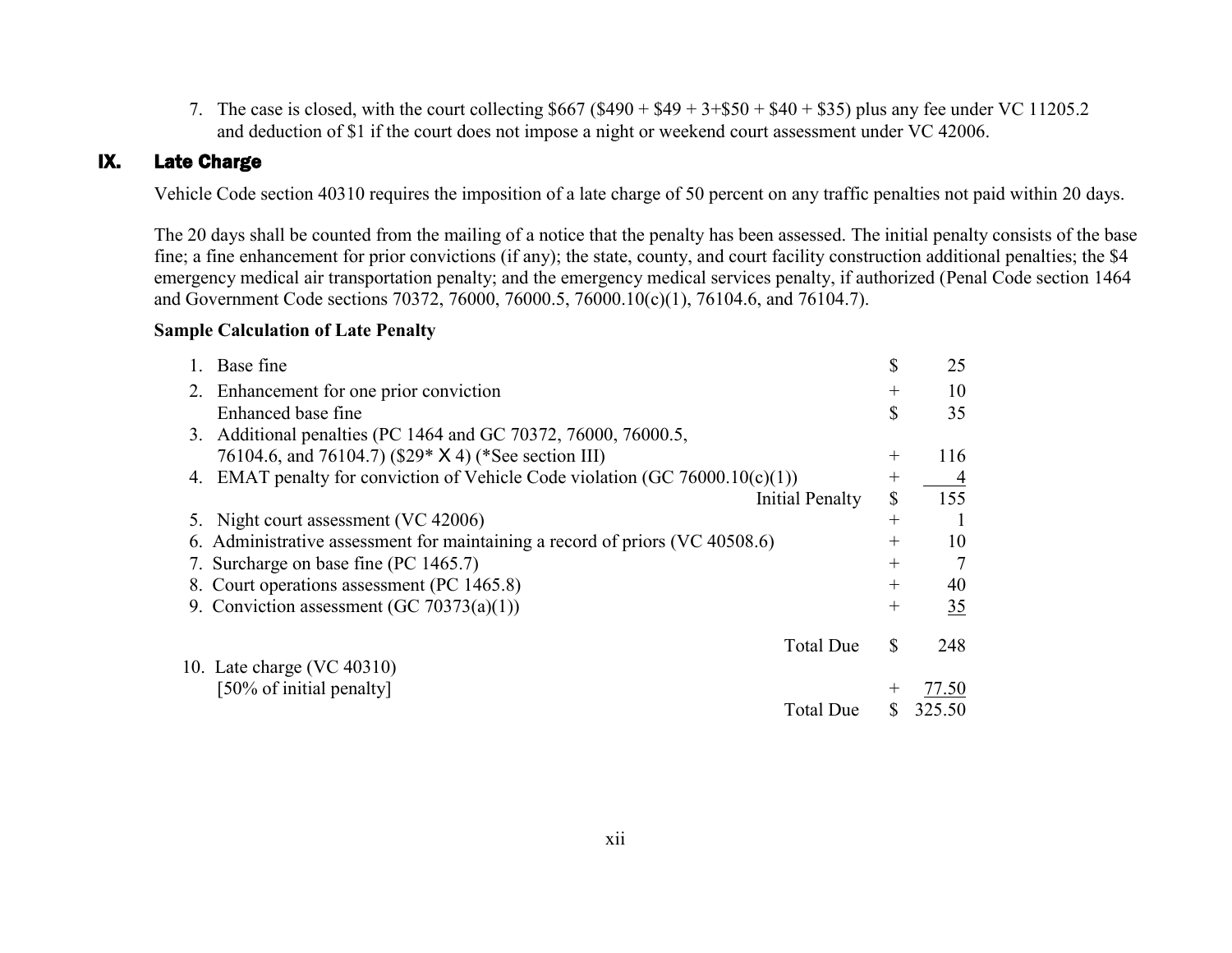## X. Offenses Eligible for Correction

Under Vehicle Code section 40522, an officer arresting for violations specified in Vehicle Code section 40303.5 is required to specify the offense charged and note in a form approved by the Judicial Council that the charge shall be dismissed upon proof of correction. Certain offenses specified in Vehicle Code section 40303.5 are designated in the following schedule as potentially eligible for correction. The offenses designated in the schedule as potentially eligible for correction and those offenses specified by Vehicle Code section 40303.5 that are not contained in the schedule may be eligible for dismissal with proof of correction if the citing officer determines that none of the disqualifying conditions of Vehicle Code section 40610(b) exist. (See *California Highway Patrol v. Superior Court* (2008) 158 Cal.App.4th 726 [riding a motorcycle without wearing any helmet presents an "immediate safety hazard" when an officer makes that determination and issues a noncorrectable citation].) Those disqualifying conditions are present if an officer finds any of the following:

- 1. Evidence of fraud or persistent neglect;
- 2. The violation presents an immediate safety hazard;
- 3. The violator does not agree to, or cannot, promptly correct the violation.

If a citation does not indicate that an offense is eligible for correction, a court may presume that the offense is cited as noncorrectable. (See also *California Highway Patrol v. Superior Court, supra,* 158 Cal.App.4th at p. 740.) Upon proof of correction of an alleged violation of section 12500 or 12951 or any violation cited pursuant to section 40610, Vehicle Code section 40611 authorizes courts to collect a \$25 transaction fee for each violation. No bail amount shall be collected.

In cases alleging violation of Vehicle Code section 4000(a), or alleging that a vehicle is not registered as required by the Vehicle Code, Vehicle Code section 40152 requires that proof of registration or proof of payment of the appropriate registration fees, or proof that the vehicle has been reduced to junk, be produced in court before the offense can be adjudicated as a dismissal.

## XI. Evidence of Financial Responsibility

Pursuant to Vehicle Code section 16028(e), upon submission of evidence of financial responsibility, in a form consistent with Vehicle Code section 16020, showing that the driver was in compliance with that section at the time the notice to appear for violating Vehicle Code section 16028 was issued, further proceedings for the violation shall be dismissed and no bail amount shall be collected. Vehicle Code section 40611 authorizes courts to collect a \$25 transaction fee for each violation that is dismissed pursuant to section 16028(e).